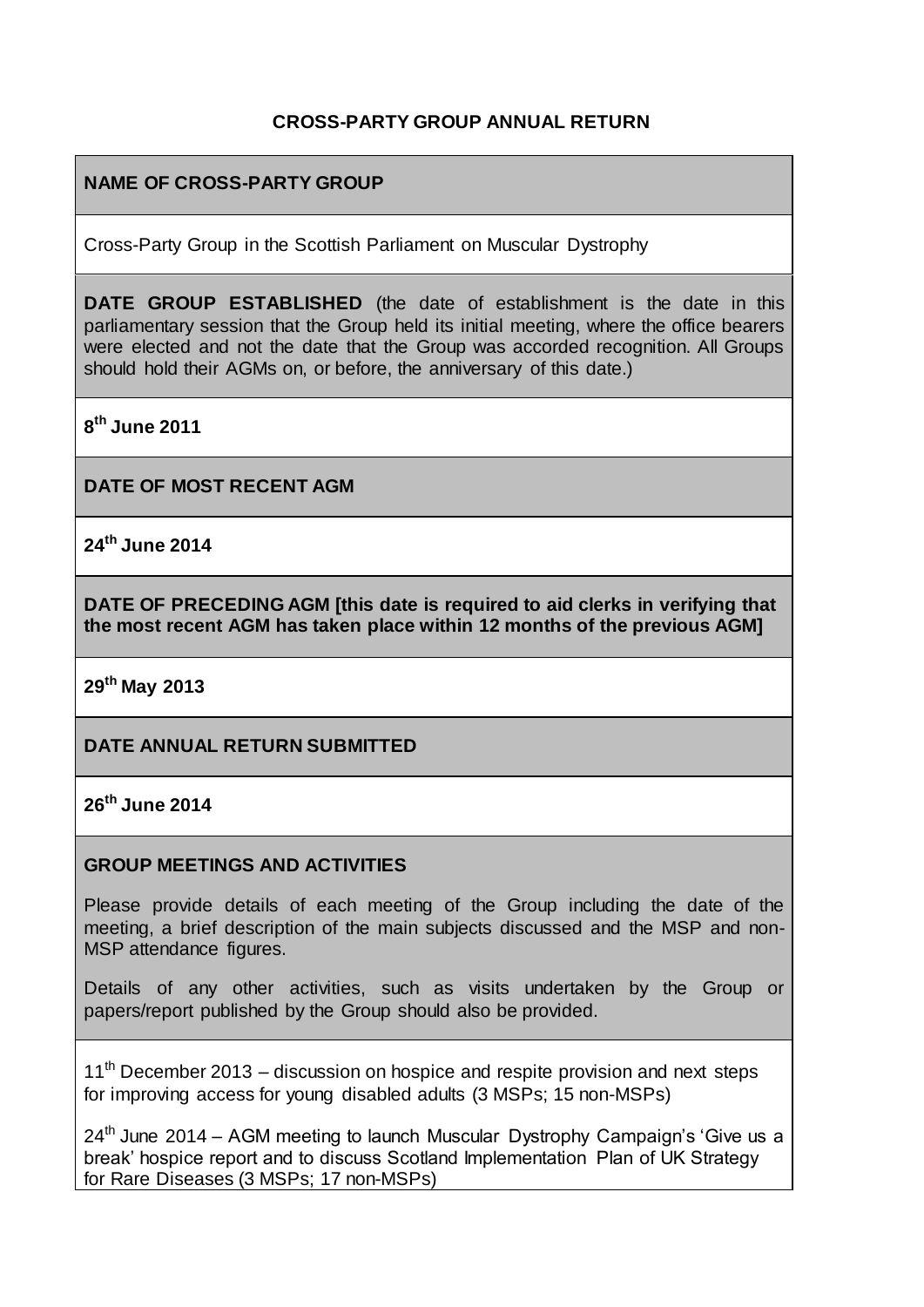# **MSP MEMBERS OF THE GROUP**

Please provide names and party designation of all MSP members of the Group.

Jackie Baillie, Scottish Labour

Nanette Milne, Scottish Conservative and Unionist

Jim Eadie, Scottish National Party

Alison McInnes, Scottish Liberal Democrats

Hugh Henry, Scottish Labour

John Wilson, Scottish National Party

Malcom Chisholm, Scottish Labour

Mary Scanlon, Scottish Conservative and Unionist

Rhoda Grant, Scottish Labour

### **NON-MSP MEMBERS OF THE GROUP**

For organisational members please provide only the name of the organisation, it is not necessary to provide the name(s) of individuals who may represent the organisation at meetings of the Group.

| <b>Individuals</b> |                                                                     |
|--------------------|---------------------------------------------------------------------|
| Organisations      | Muscular Dystrophy Campaign (Secretariat)<br><b>DMD Pathfinders</b> |

### **GROUP OFFICE BEARERS**

Please provide names for all office bearers. The minimum requirement is that two of the office bearers are MSPs and one of these is Convener – beyond this it is a matter for the Group to decide upon the office bearers it wishes to have. It is permissible to have more than one individual elected to each office, for example, coconveners or multiple deputy conveners.

| Convener               | Jackie Baillie MSP                 |
|------------------------|------------------------------------|
| <b>Deputy Convener</b> | Nanette Milne MSP<br>Jim Eadie MSP |
| Secretary              | Muscular Dystrophy Campaign        |